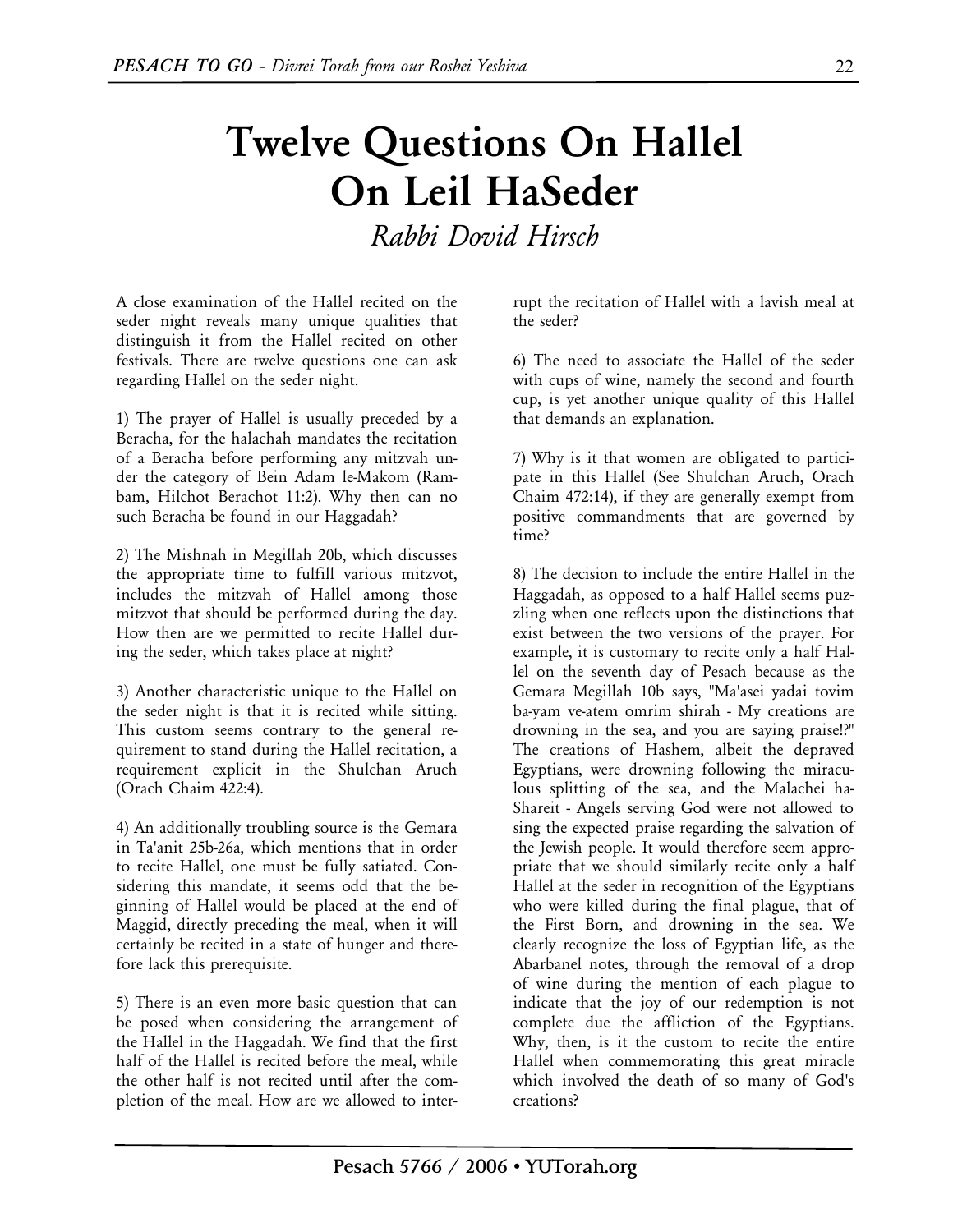9) It is well understood that the eating of the Afikoman should be completed before chatzot, for it commemorates the Pesach offering, which itself had to be finished before that time. There is a dispute between Tosafot and the Ran (Pesachim 27b Dapei Harif s.v. Garsinan) whether Hallel must also be completed before chatzot. They both agree that the recitation of Hallel is a rabbinic obligation. However, while the Ran assumes that the rabbis instituted chatzot as the final time to recite Hallel, Tosafot are of the opinion that it may be recited after chatzot. The Rambam, Sefer Hamitzvot, Aseh no. 157, implies that there is a Torah obligation to recite Hallel. Accordingly there should be a Torah mandated obligation to finish Hallel by chatzot. The Rama Orach Chaim 477:1, rules that it should be completed by chatzot. He gives no indication as to whether the obligation to complete Hallel before chatzot is a Torah obligation or a rabbinic ordinance, but based on the Rambam it is possible that he assumes it to be a Torah obligation. Assuming that there is a Torah obligation to recite Hallel before chatzot, one can ask: why should this particular requirement from the Pesach offering be extended to the Hallel recitation? What Biblical concept obligates the recitation of Hallel before chatzot?

10) The beginning of Hallel is preceded by a peculiar introduction, Lefikach anachnu chayavim le-hodot le-hallel... - Therefore, we are obligated to thank and praise Hashem. "Therefore" always serves as a bridge from one idea to its subsequent continuation. What is the continuation within the context of the Haggadah - between Maggid and Hallel?

11) An often overlooked obligation is that one must leave the matzah on the table for the completion of the Hallel. What is the need for such an obligation?

12) Finally, considering all of these unique characteristics of the Hallel of seder night, it would seem appropriate to include some reference to this unusual Hallel during the four questions, which are intended to bring our attention to the various unique qualities of the seder. Why do we find no mention of this unusual Hallel recitation in this part of the Haggadah?

There are two basic but very distinct approaches to resolve this series of intriguing questions. Each

approach can be used in its own right to answer many of the issues attached to the peculiar existence of Hallel within the Haggadah. However, it is only possible to answer all of these questions through the combination of these very different approaches.

The first of these approaches can be seen from Pesachim 36a, which explains Lechem Oni - the bread of affliction - as a reference to the matzah upon which we say many things. Rashi explains that these "many things" refer to the recital of Maggid and the full recitation of Hallel. Therefore, we should leave the matzah on the table for Hallel even after the completion of the meal. This indicates that Hallel is a component of the mitzvah to eat matzah on the night of the seder. [Rav Soloveitchik, zt"l noted that Ramban, Milchamot Hashem, Berachot 2b, is of the opnion that failure to mention pesach, matzah or maror, is a violation of the specific mitzvah that was neglected. Accordingly, if one did not mention matzah while reciting the Haggadah, he has not fulfilled the mitzvah of matzah properly. Rav Soloveitchik noted that based on the comments of the Ramban, the recitation of the Haggadah is a fulfillment of the mitzvah of matzah.] If this is in fact the case, it becomes apparent that the Hallel recited at the seder may not be subject to the technical conditions normally associated with standard Hallel recitation. For example, this particular Hallel recitation need not be preceded by a Beracha because the more general mitzvah of matzah is introduced by its own Beracha. Furthermore, the reason that Hallel must be recited at night now becomes clear; Ba-erev tochlu matzot - during the evening you shall eat matzot, for that is the appropriate time to fulfill the more general mitzvah of matzah of which Hallel is a part of. This similarly explains why this particular Hallel is recited while sitting, for that is the proper way to fulfill the broader mitzvah of matzah; mesubim - leaning comfortably.

Additionally, the apparent problem of interrupting the Hallel recitation with the meal can easily be explained if the Hallel is understood to be part of the mitzvah of matzah, and Hallel is subject to the guidelines and constraints of the established Pesach seder which continue throughout the meal. The guidelines of the seder include the presence of the four cups of wine, and, consequently, the Hallel must conform and combine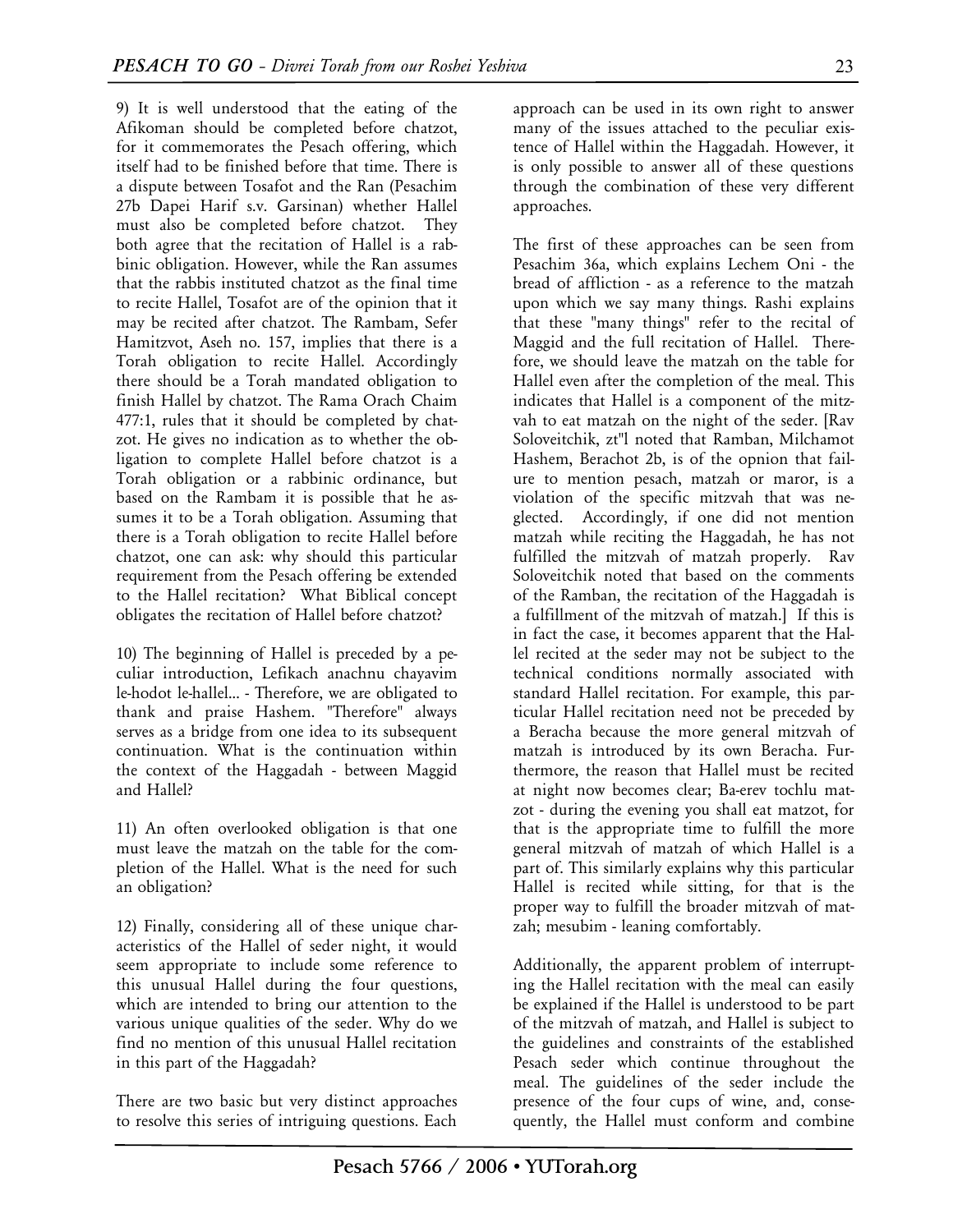with this specific directive. The previously perplexing application of the deadline of the Afikoman to Hallel by the Rama, fits in beautifully with this approach that directly relates the Hallel to the matzah. Hallel must be finished before chatzot just like the matzah. It is therefore logical that if there is a Torah obligation to finish the Korban before chatzot, there is also a Torah obligation to finish Hallel before chatzot. Finally, it makes perfect sense that women should participate in the Hallel of the seder if it is indeed a component of the matzah. Women are certainly obligated to fulfill the mitzvah of matzah based on the Gemara in Pesachim 43b, Kol she-yeshno be-val tochal chametz yeshno be-achilat matzah all who are obligated in the prohibition against eating chametz are obligated in the obligation of eating matzah. This also explains why we don't ask a separate question in the Mah Nishtana of "Why is this Hallel different from all other Hallels," because this Hallel is subsumed in the mitzvah of matzah which is already the subject of one of the four questions.

The second approach is based on Rav Hai Gaon, quoted by the Ran in Pesachim (26a Dapei ha-Rif s.v. Aval Rabbeinu Hai Gaon), who explains that there are actually three different types of Hallel. The first is the ritual recitation of the Hallel known as the Mitzvat Kriah which, according to the Ramban, Sefer haMitzvot, Shoresh no. 1, is our fulfillment of the obligation of Simchat Yom Tov. The second type of Hallel is Hallel recited on the commemoration of a miracle, such as the Hallel recited on Chanukah. The third type of Hallel is a spontaneous outburst of joyous and thankful song, Shirah. The Mishnah in Pesachim 116b explains, "Chayav adam lirot et atzmo ke-ilu hu yatza me-mitzraim -one is obligated to see himself as if he left Egypt." The Rambam has a slightly different version reading, "Chayav adam le-harot et atzmo ke-ilu hu yatza me-mitzraim one is obligated to show himself as if he left Egypt." Because we are obligated on the night of the seder to view ourselves as if we are actually participating in the grand and miraculous Exodus, the Hallel of the seder, unlike the Hallel recited on other festivals, must fall into the latter of these categories. We can now begin to understand why this Hallel is so different than the one we are accustomed to and possesses so many unique qualities.

Rav Soloveitchik, zt"l, explained that the general reason that we recite Birchot ha-Mitzvot is to establish the proper frame of mind with which we must approach the fulfillment of God's commandments. In fact, the Beracha allows us to perform the mitzvah (see Rambam Hilchot Berachot 1:3). It follows, therefore, that this type of Hallel should not require a Beracha, for it is actually the sincerity of our mindset that initially motivated us to recite this spontaneous prayer. This also explains why this Hallel may be recited at night, for this emotional outburst is not limited to the technical time constraints normally associated with the ritual recitation of Hallel, but must be expressed at whatever time we become emotionally motivated. The Birkei Yosef ruled for this reason that although the Mishnah limits the time of Hallel to the daytime, a group of Jews who were saved from death while aboard a boat at sea were obligated to say Hallel immediately when they were saved, even thought it was nighttime. Women would therefore also be obligated to sing this praise of Hashem if they too were saved directly by the miracle. Finally, with this new understanding of the Hallel of seder night, we can resolve the problem of reciting a full Hallel on a night that commemorates the destruction of God's creations. The principle of limiting our rejoicing while God's creations are being destroyed only applies when those rejoicing are not directly involved in the miracle, the sideline figures. For this reason, on the seventh day of Pesach, we only recite a half Hallel. However, on the seder night we are expected to feel as if we ourselves are personally being saved by the awesome plagues and miracles displayed during the process of our exodus from Egypt. Therefore, it would not be a violation but, on the contrary, an obligation to recite a full Hallel on that night, despite the fact that the Egyptians were being killed.

The Hallel that we recite on seder night is therefore categorically different than the Hallel that is normally recited. We are expected to not simply commemorate a great act of God which was performed in the past, but to allow ourselves to become enraptured in the seder so that we actually feel God's strong hand saving us in the present. The Ba'al ha-Maor writes that Hallel is intended to be said with a full stomach, and the Netziv writes that the real Hallel is the part following the meal, when one has been fully satiated. This Hal